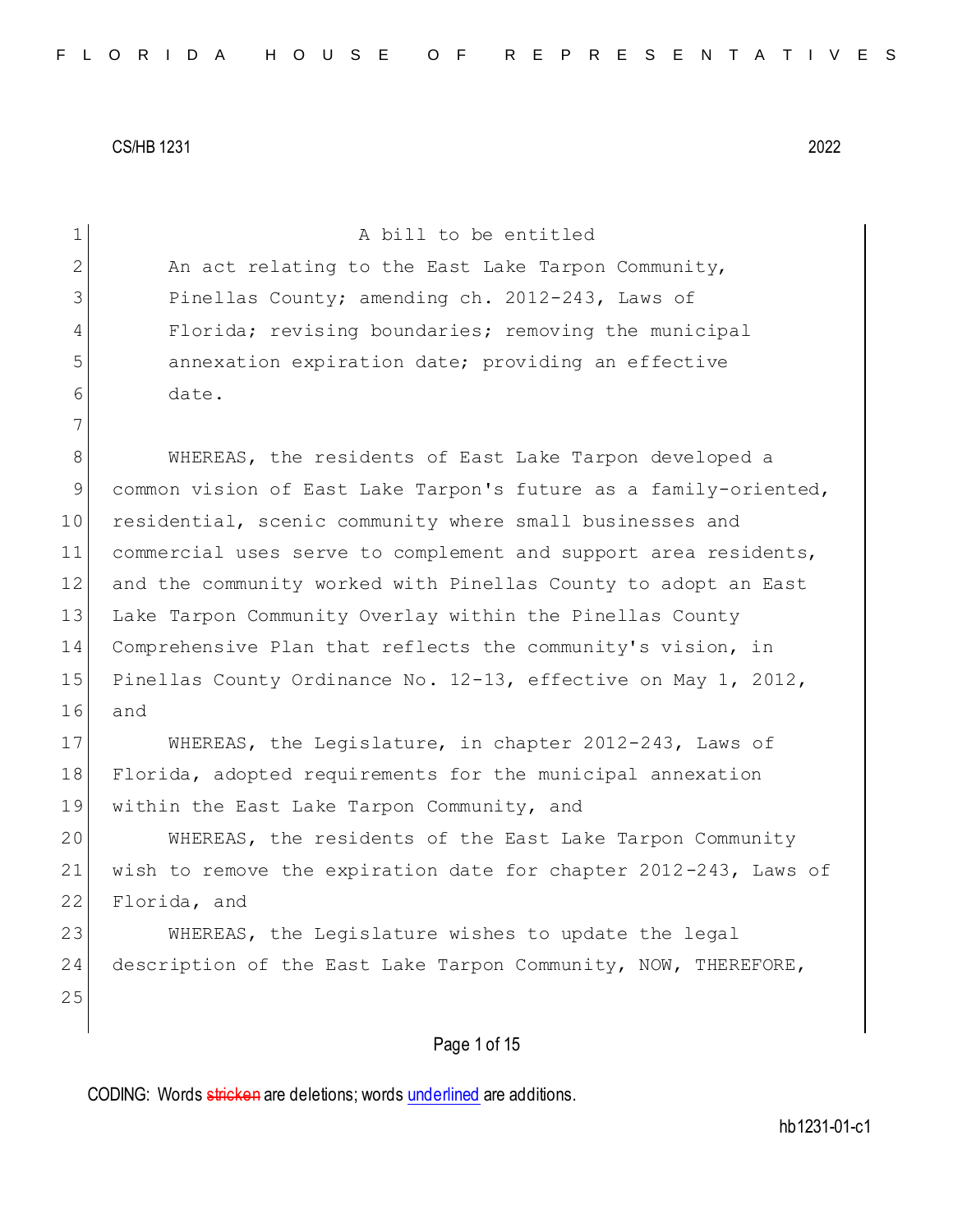| 26 | Be It Enacted by the Legislature of the State of Florida:   |
|----|-------------------------------------------------------------|
| 27 |                                                             |
| 28 | Section 1. Sections 2 and 3 of chapter 2012-243, Laws of    |
| 29 | Florida, are amended to read:                               |
| 30 | Section 2. Legal description; East Lake Tarpon Community.-  |
| 31 | All those lands situate, lying, and being within the herein |
| 32 | described parcel:                                           |
| 33 | The East Lake Tarpon Community is described by the          |
| 34 | following:                                                  |
| 35 |                                                             |
| 36 | Begin at the Northeast Corner of Section 1, Township        |
| 37 | 27 South, Range 16 East, Pinellas County, Florida;          |
| 38 | thence run south along the said East Lines of Section       |
| 39 | 1, Section 12, Section 13, Section 24, Section 25, and      |
| 40 | Section 36, all being in Township 27 South, Range 16        |
| 41 | East, Pinellas County, Florida Line                         |
| 42 | (Hillsborough/Pinellas County Line) and the East Line       |
| 43 | of the Northeast 1/4 of Section 1, Township 28 South,       |
| 44 | Range 16 East, Pinellas County, Florida                     |
| 45 | (Hillsborough/Pinellas County Line), to the East-West       |
| 46 | Half Section Line of Section 1, Township 28 South,          |
| 47 | Range 16 East; thence West along said Half Section          |
| 48 | Line to the Easterly right-of-way Line of Duke Energy       |
| 49 | as recorded in Official Records Book 2115, Page 335,        |
| 50 | Public Records of Pinellas County, Florida Power            |
|    |                                                             |

# Page 2 of 15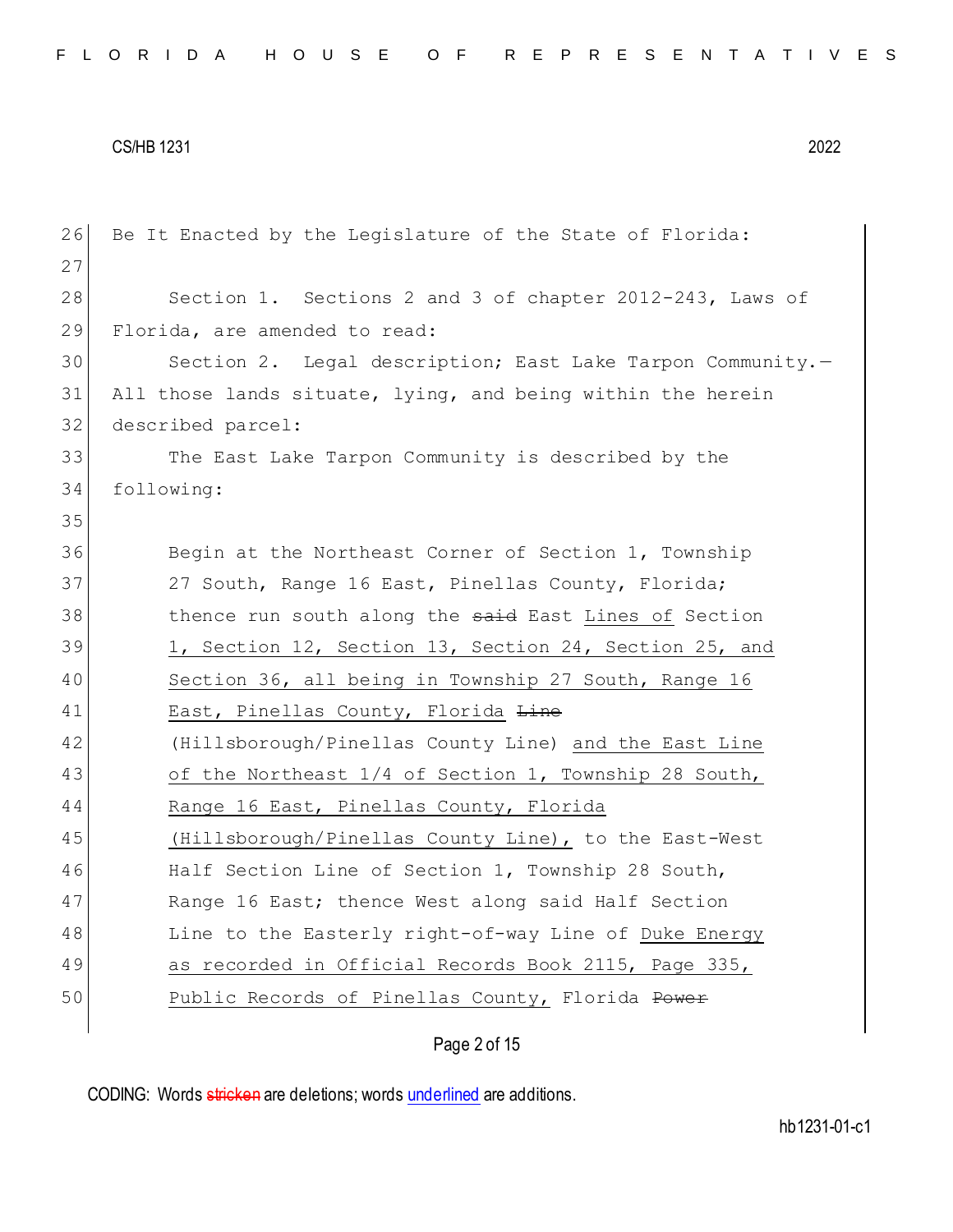51 Corporation; thence South along said right-of-way Line 52 to the East-West Half Section Line of Section 12, 53 Township 28 South, Range 16 East; thence East along 54 Said Half Section Line to the Northeast corner of Duke 55 Energy parcel recorded in Official Records Book 3213, 56 Page 102, Public Records of Pinellas County, Florida; 57 thence South along the East Line of said Duke Energy 58 parcel said right-of-way Line to the East-West Half 59 Section Line of Section 12, Township 28 South, Range 60 16 East; thence East along said Half Section Line to 61 the Northeast corner of Florida Power Corporation 62 Substation; thence South along the East Line of said 63 Substation to the South Section Line of said Section 64 12; thence West along said South Section Line to the 65 North-South Center Section Line of said Section 12; 66 thence North along said Center Section Line to the 67 South right-of-way Line of Duke Energy as recorded in 68 Official Records Book 2115, Page 335, Public Records 69 of Pinellas County, Florida Power Corporation; thence 70 West along said right-of-way Line to the West Line of 71 Section 11, Township 28 South, Range 16 East; thence 72 North along said West Line to the North right-of-way 73 Line of said Duke Energy Florida Power Corporation; 74 thence East along said right-of-way Line to the East 75 Line of the Northwest  $1/4$  of the Southwest  $1/4$  of said

## Page 3 of 15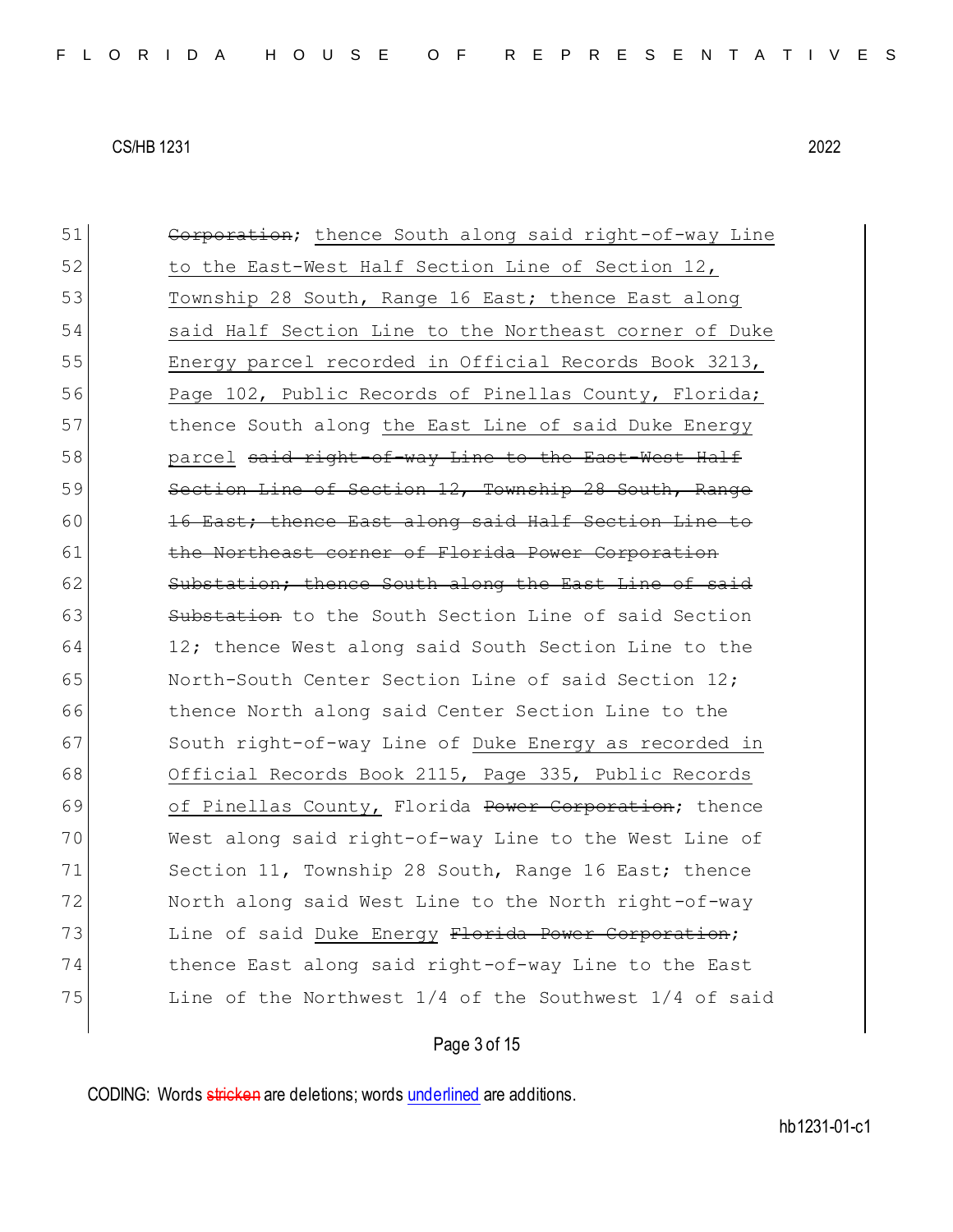76 Section 12; thence North along said Easterly Line to 77 the East-West Centerline of said Section 12, thence 78 East along said Centerline to the West Line of the 79 East  $1/2$  of the East  $1/2$  of the Northwest  $1/4$  of said 80 Section 12; thence North along said Line to the North 81 Section Line of the Northwest 1/4 of said Section 12; 82 thence East along said Line to the North-South 83 Centerline of Section 1, Township 28 South, Range 16 84 East; thence North along said North-South Centerline 85  $\frac{L}{2}$  Line a distance of 491.97 feet; thence North 75 00'00" 86 East to the West right-of-way Line of Duke Energy as 87 recorded in Official Records Book 2115, Page 335, 88 Public Records of Pinellas County, Florida Power 89 Corporation; thence North along said right-of-way Line 90 to the East-West Centerline of said Section 1; thence 91 West along said Line a distance of 1,837.78 feet; 92 thence North to the South Line of the Northeast 1/4 of 93 blue Northwest 1/4 of said Section 1; thence West along 94 said Line to the West Line of the Northeast 1/4 of the 95 Northwest 1/4 of said Section 1; thence North along 96 said Line to the Southeast corner North Line of the 97 Southwest 1/4 of the Southwest 1/4 of Section 36, 98 Township 27 South, Range 16 East; thence North along 99 the east Line of Southwest 1/4 of the Southwest 1/4 of 100 said Section 36 to the Northeast corner of the

## Page 4 of 15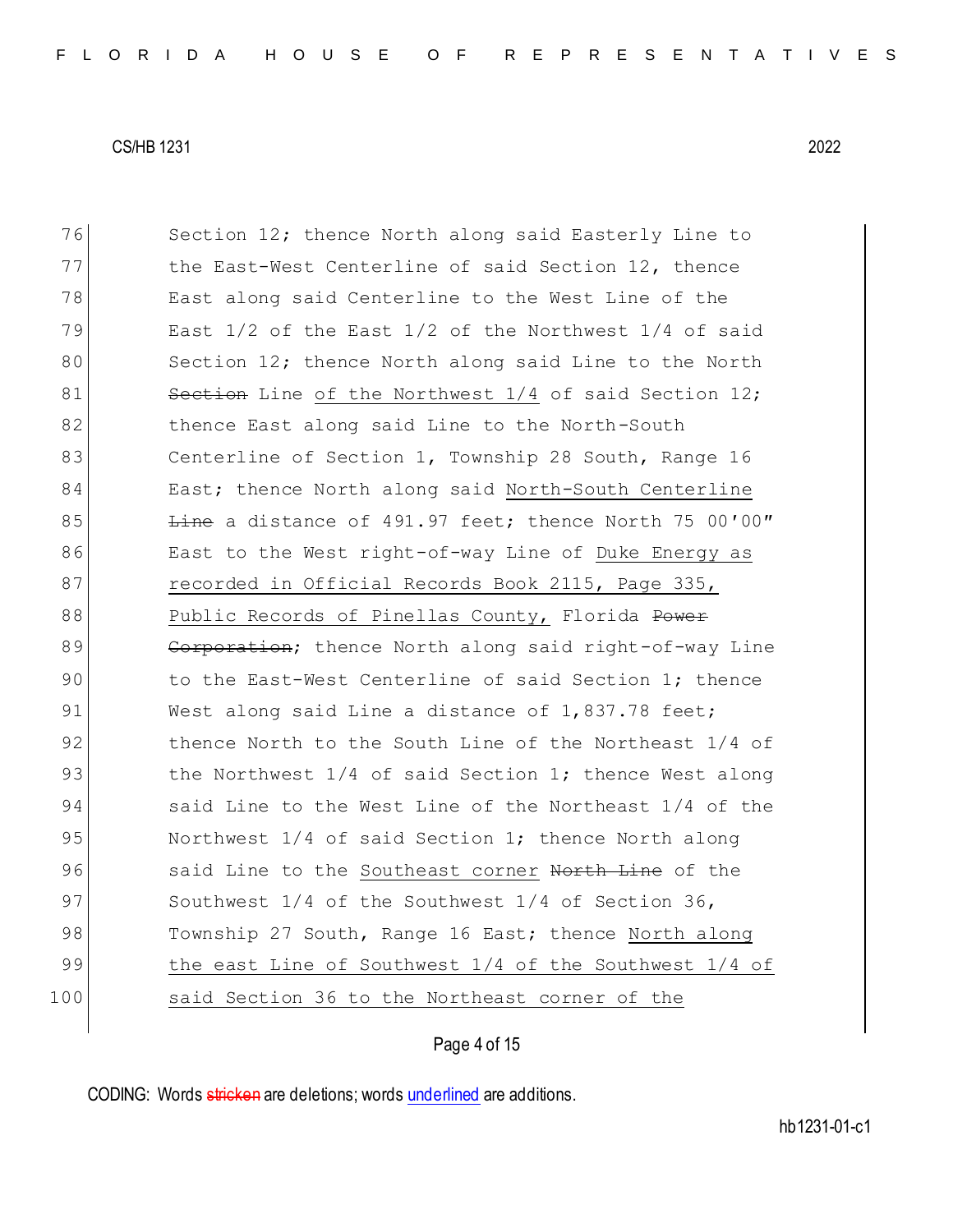| 101 | Southwest $1/4$ of the Southwest $1/4$ of said Section 36, |
|-----|------------------------------------------------------------|
| 102 | Township 27 South, Range 16 East; thence West along        |
| 103 | the north Line of Southwest $1/4$ of the Southwest $1/4$   |
| 104 | of said Section 36 to the East-West Centerline of the      |
| 105 | Southeast 1/4 said Line to the North-South Centerline      |
| 106 | of Section 35, Township 27 South, Range 16 East;           |
| 107 | thence West along said Centerline to the North-South       |
| 108 | Centerline of Section 35, Township 27 South, Range 16      |
| 109 | East; thence South along said Line to the South            |
| 110 | Section Line of said Section 35; thence West along         |
| 111 | said Section Line to the Southwest corner of said          |
| 112 | Section 35; thence South along the West Section Lines      |
| 113 | Line of Section Sections 2 and Section 11, Township 28     |
| 114 | South, Range 16 East to the Northeast corner North         |
| 115 | Section Line of Section 15, Township 28 South, Range       |
| 116 | 16 East; thence West along the North Line of said          |
| 117 | Section 15 to the North-South Centerline of said           |
| 118 | Section; thence South along said Section 15 North-         |
| 119 | South Centerline to the Northwest corner of that           |
| 120 | parcel described in Official Records Book 8989, Page       |
| 121 | 918 of the Public Records of Pinellas County, Florida;     |
| 122 | thence along the Northerly boundary Line of said           |
| 123 | parcel to the Northeast property corner thereof;           |
| 124 | thence along the Easterly boundary Line of said parcel     |
| 125 | to the Northerly right-of-way Line of Tampa Road (S.R.     |
|     |                                                            |

# Page 5 of 15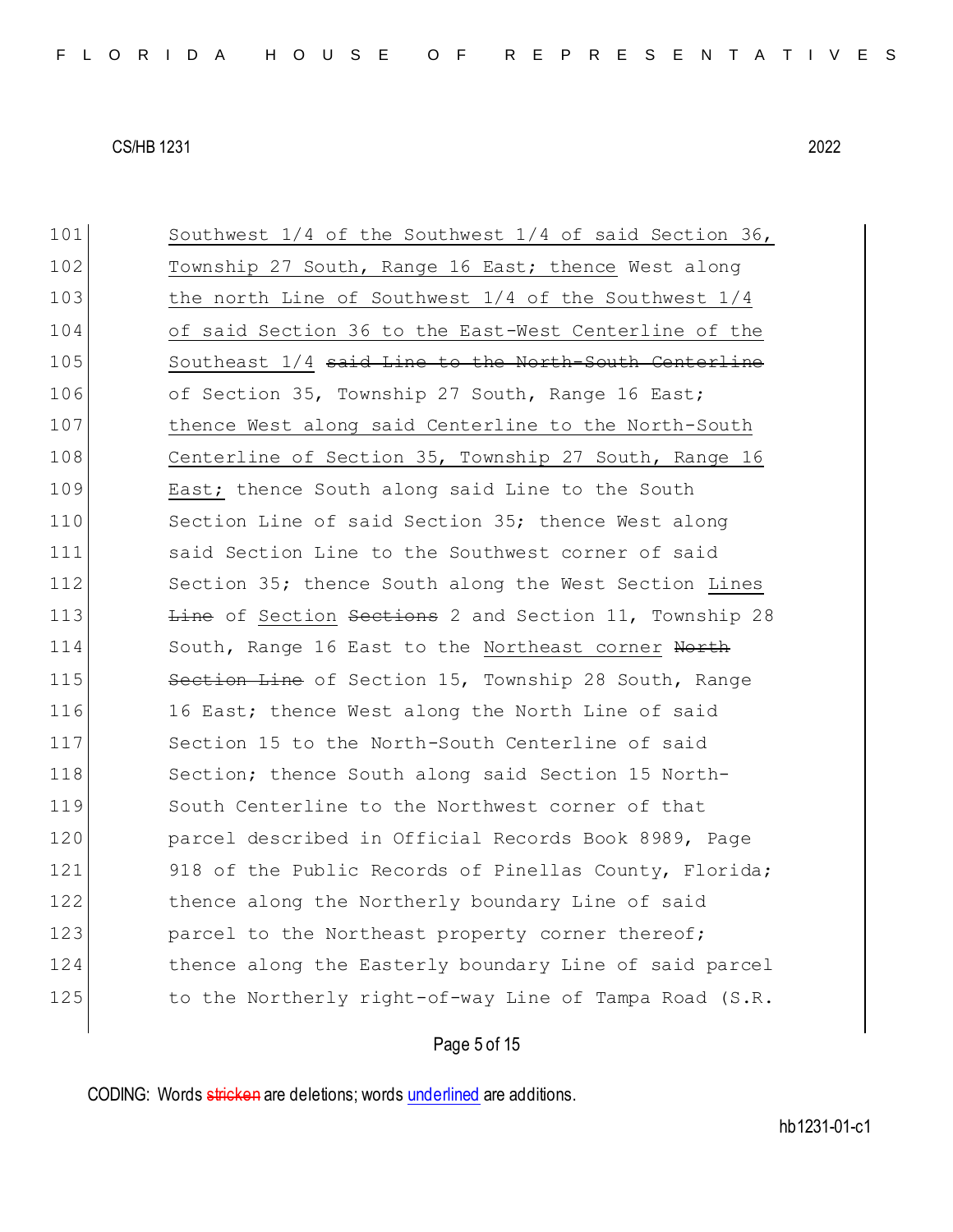| 126 | 584); thence in a Northwesterly direction along said   |
|-----|--------------------------------------------------------|
| 127 | right-of-way Line to a Point of Intersection with the  |
| 128 | East line of the Northeast 1/4 of Section 16, Township |
| 129 | 28 South, Range 16 East; thence north along the East   |
| 130 | line of said Northeast 1/4 to the Northeast corner of  |
| 131 | that parcel described in Official Records Book 4040,   |
| 132 | Page 772, Public Records of Pinellas County, Florida;  |
| 133 | thence west along the North boundary line of said      |
| 134 | parcel, to a Point of Intersection with the Northerly  |
| 135 | right-of-way of said Tampa Road (S.R. 584); thence     |
| 136 | northwesterly along said Northerly right-of-way to the |
| 137 | intersection with the easterly extension of the        |
| 138 | Southerly right-of-way Line of that Duke Energy parcel |
| 139 | described in Official Records Book 1498, Page 649,     |
| 140 | Public Records of Pinellas County, Florida; thence     |
| 141 | Southwesterly along said Southerly right-of-way Line   |
| 142 | and extension thereof to a Point of Intersection with  |
| 143 | the East line of the Southwest $1/4$ of the Southwest  |
| 144 | 1/4 of Section 9, Township 28 South, Range 16 East;    |
| 145 | thence north along said East line, to the Southeast    |
| 146 | corner of that parcel described in Official Records    |
| 147 | Book 7483, Page 496, Public Records of Pinellas        |
| 148 | County, Florida; thence Westerly along the South line  |
| 149 | of said parcel to the Southwest corner thereof; thence |
| 150 | north to the Southwest corner of that parcel described |
|     |                                                        |

Page 6 of 15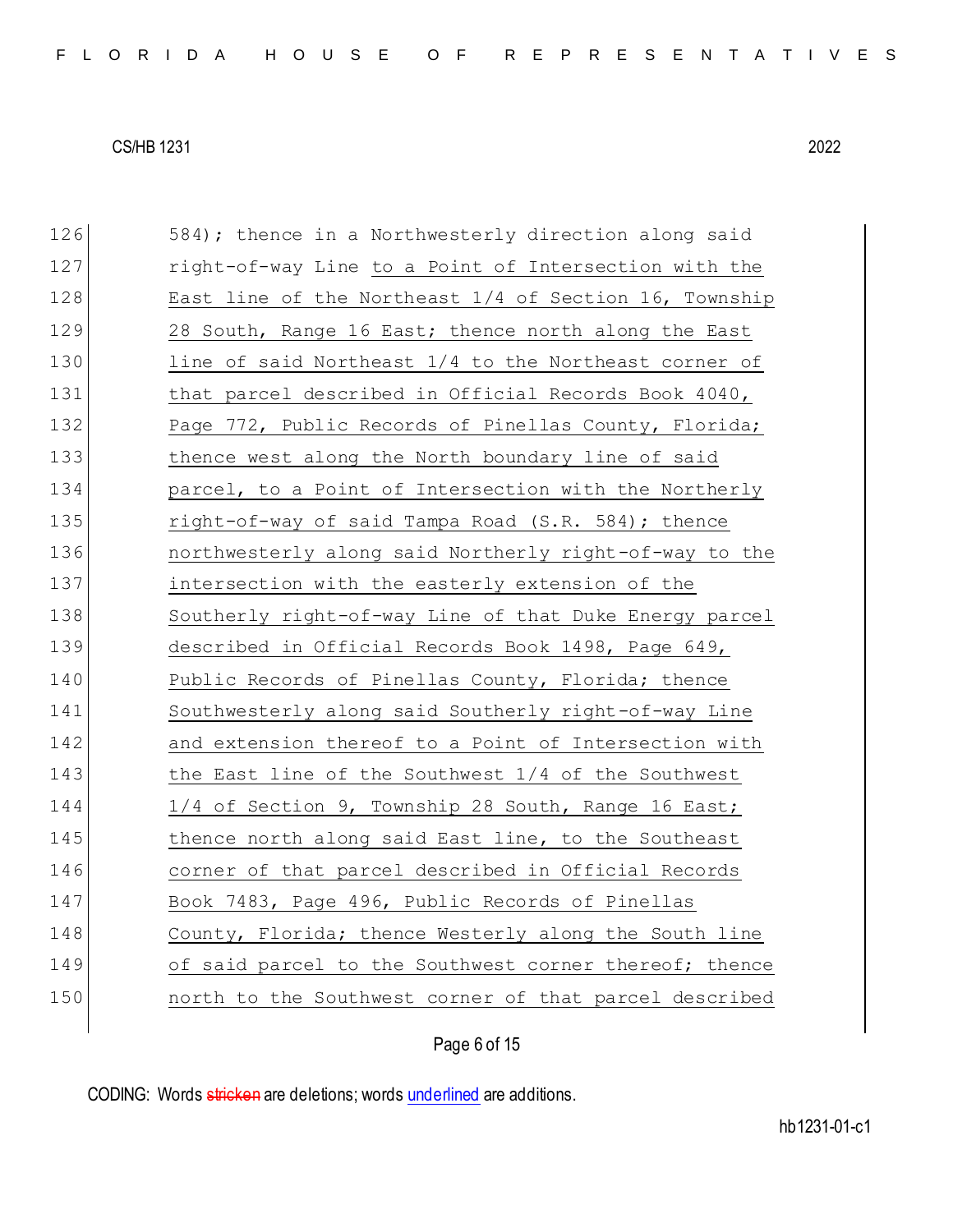151 in Official Records Book 2966, Page 415, Public 152 Records of Pinellas County, Florida; thence east along 153 the South line of said parcel to the Southeast corner 154 thereof; thence north along the East line of said 155 parcel to the Northeast corner thereof; thence west 156 along the North line of said parcel to the Northwest 157 corner of said parcel recorded in Official Records 158 Book 2966, Page 415, Public Records of Pinellas 159 County, Florida; thence north to the Northeast corner 160 of that parcel described in Official Records Book 161 2320, Page 24, Part "A", Number 2, Public Records of 162 Pinellas County, Florida; thence west along the North 163 line of said parcel to the Southwest corner of that 164 parcel described in Official Records Book 7028, Page 165 1591, Parcel 185, Public Records of Pinellas County, 166 Florida; thence north along the West boundary line and 167 the North extension thereof of said Official Records 168 Book 7028, Page 1591, Parcel 185, Public Records of 169 Pinellas County, Florida, to the Southwest corner of 170 The Vinings Club At Boot Ranch Subdivision, according 171 to the plat thereof as recorded in Plat Book 115, Page 172 91, Public Records of Pinellas County, Florida; thence 173 **north along the West line of said plat to the** 174 Southwest corner of Boot Ranch - Eagle Watch Phase C 175 Replat Subdivision, according to the plat thereof as

Page 7 of 15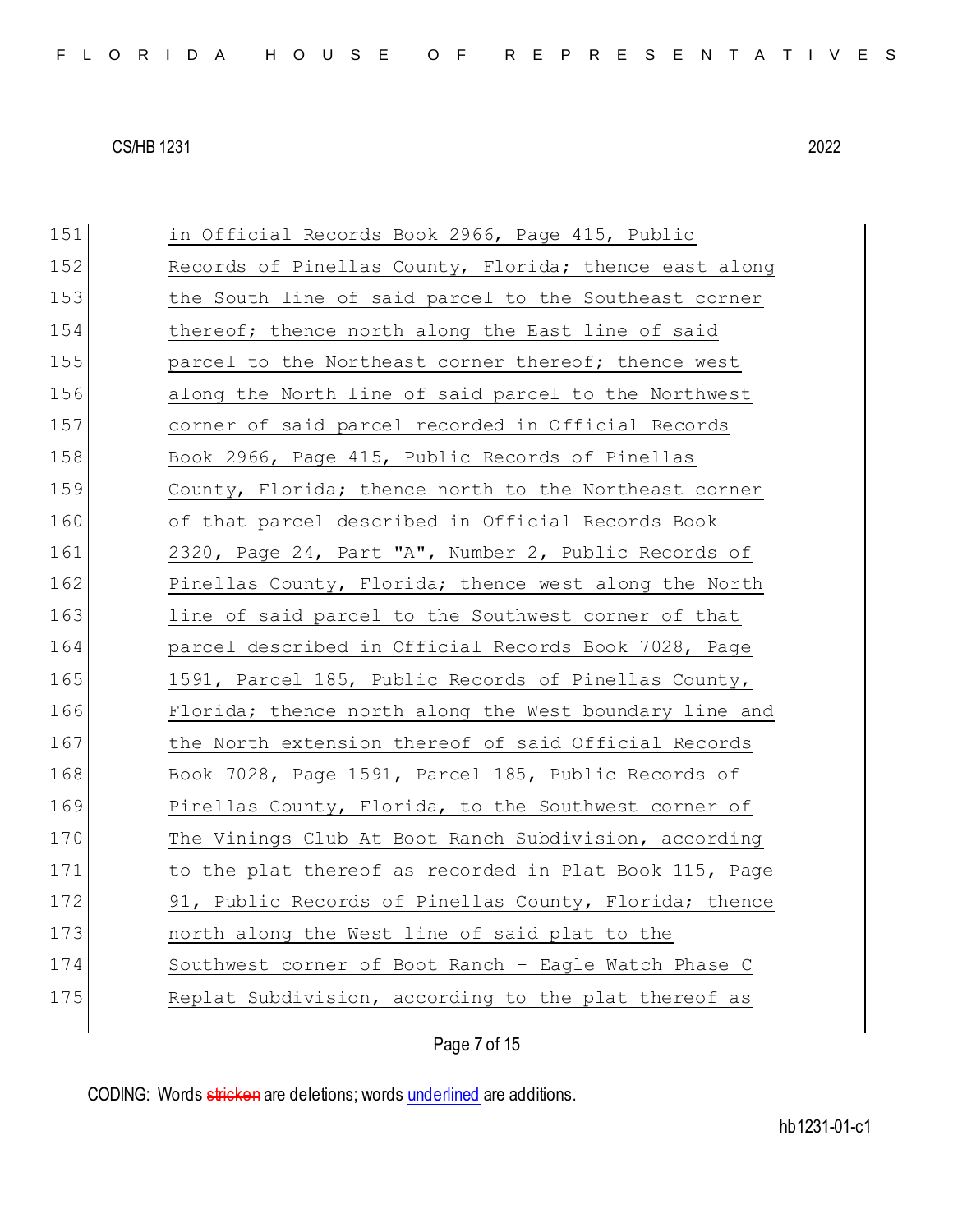| 176 | recorded in Plat Book 109, Page 64, Public Records of       |
|-----|-------------------------------------------------------------|
| 177 | Pinellas County, Florida; thence north along the West       |
| 178 | line of said plat to the Southwest corner of                |
| 179 | Boot Ranch - Eagle Watch - Phase B-1 Subdivision,           |
| 180 | according to the plat thereof as recorded in Plat Book      |
| 181 | 104, Page 62, Public Records of Pinellas County,            |
| 182 | Florida; thence north and northeast along the West          |
| 183 | boundary line of said plat to the Southwest corner of       |
| 184 | Boot Ranch - Eagle Watch - Phase A Subdivision and the      |
| 185 | West corner of Lot 46, according to the plat thereof        |
| 186 | as recorded in Plat Book 101, Page 83, Public Records       |
| 187 | of Pinellas County, Florida; thence northwest along         |
| 188 | the West boundary line of said plat to the most             |
| 189 | Northwest corner of Lot 48 of said Boot Ranch - Eagle       |
| 190 | Watch - Phase A Subdivision; thence east along the          |
| 191 | South boundary line of the North 3/4 of the West 1/2        |
| 192 | of the Southeast 1/4 of the Northwest 1/4 of Section        |
| 193 | 4, Township 28 South, Range 16 East to the Southeast        |
| 194 | corner of the said North $3/4$ of the West $1/2$ of the     |
| 195 | Southeast $1/4$ of the Northwest $1/4$ of Section 4;        |
| 196 | thence north to the Northwest corner of the Northeast       |
| 197 | $1/4$ of the Northeast $1/4$ of the Northwest $1/4$ of said |
| 198 | Section 4; thence Northwesterly to the Northwest            |
| 199 | corner of Section 33, Township 27 South, Range 16           |
| 200 | East; thence Northwesterly to a point on the North          |
|     |                                                             |

Page 8 of 15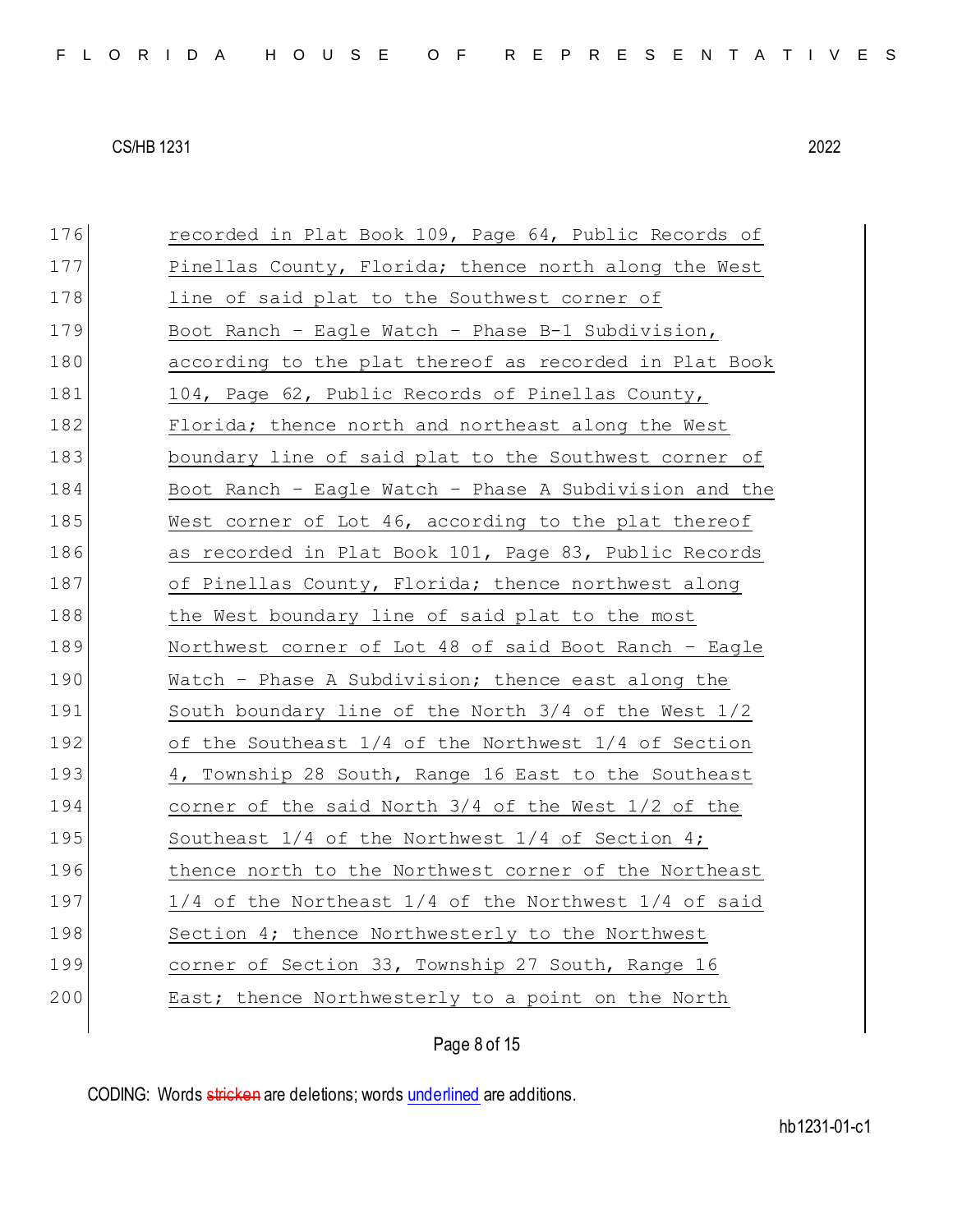| 201 | line of the Northwest 1/4 of Section 29, Township 27   |
|-----|--------------------------------------------------------|
| 202 | South, Range 16 East, approximately 770 feet east of   |
| 203 | the Northwest corner of said Section 29; thence        |
| 204 | northerly to a point of the North line of Section 17,  |
| 205 | Township 27 South, Range 16 East, approximately 1800   |
| 206 | feet west of the Northeast corner of said Section 17;  |
| 207 | thence north to the Southwest corner of that parcel    |
| 208 | described in Official Records Book 4561, Page 400,     |
| 209 | Public Records of Pinellas County, Florida; thence     |
| 210 | meander northeasterly along the North water line of    |
| 211 | Lake Tarpon to the most Southwest corner of Tarpon     |
| 212 | Landing Subdivision, according to the plat thereof as  |
| 213 | recorded in Plat Book 91, Page 9, Public Records of    |
| 214 | Pinellas County, Florida; thence north along the West  |
| 215 | boundary line of Government Lot 4 in the Southeast 1/4 |
| 216 | of Fractional Section 8, Township 27 South, Range 16   |
| 217 | East to the Northwest corner of said Government Lot 4; |
| 218 | thence west to the Southeast corner of Lot 1, of said  |
| 219 | Tarpon Landing Subdivision; thence west 13.41 feet     |
| 220 | along the South boundary line of said Lot 1; thence    |
| 221 | southwest, west, north, west, and north along the      |
|     | boundary of that parcel as described in Official       |
| 222 |                                                        |
| 223 | Records Book 11112, Page 294, Public Records of        |
| 224 | Pinellas County, Florida, to the Southwest corner of   |
| 225 | said Lot 1; thence west along the East-West center     |

# Page 9 of 15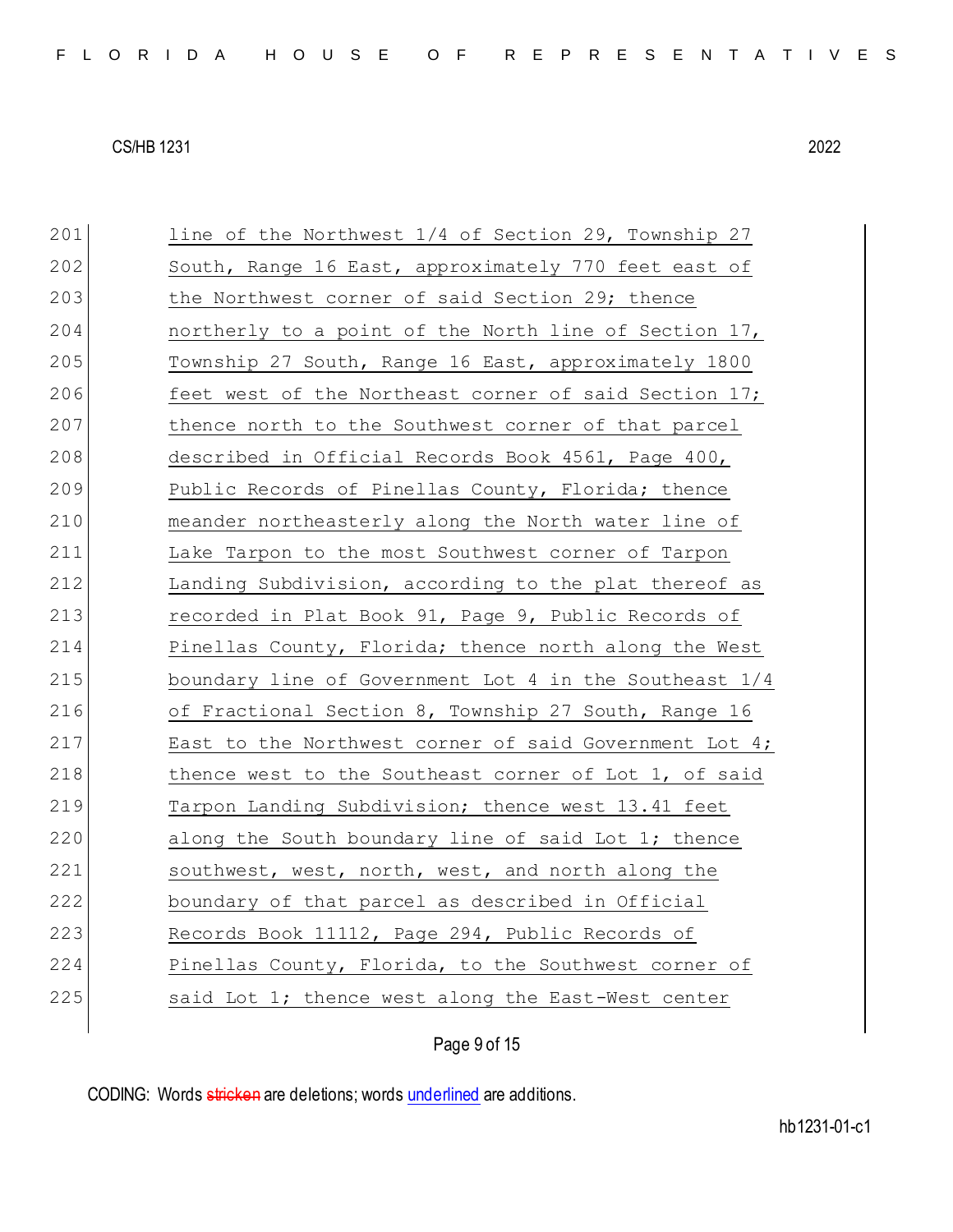226 line of said Section 8 to the East boundary of that 227 parcel as described in Official Records Book 21316, 228 Page 951, Public Records of Pinellas County, Florida; 229 thence south, westerly, and north along the boundary 230 of said parcel, to said East-West center line of 231 Section 8; thence west along said East-West center 232 line of Section 8 to the West boundary line of that 233 parcel as described in Official Records Book 14470, 234 Page 1625, Public Records of Pinellas County, Florida; 235 thence north along said West boundary line to the 236 Southerly right-of-way of Richard Ervin Parkway; 237 thence northeasterly along said Southerly right-of-way 238 to the Northwest corner of said Plat Book 91, Page 9, 239 Public Records of Pinellas County, Florida; thence 240 north along the extended West boundary line of said 241 Plat Book 91, Page 9, Public Records of Pinellas 242 County, Florida, to the North right-of-way line of 243 Keystone Road as it exists now or in the future; 244 thence southeasterly along said Keystone Road right-245 of-way to the Southeast corner of that parcel as 246 described in Official Records Book 16605, Page 1434, 247 Public Records of Pinellas County, Florida; thence 248 **north along the East boundary line of said parcel and** 249 the East boundary line of Lot 10, Tampa Tarpon Springs 250 Land Company, according to the plat thereof as

Page 10 of 15

CODING: Words stricken are deletions; words underlined are additions.

hb1231-01-c1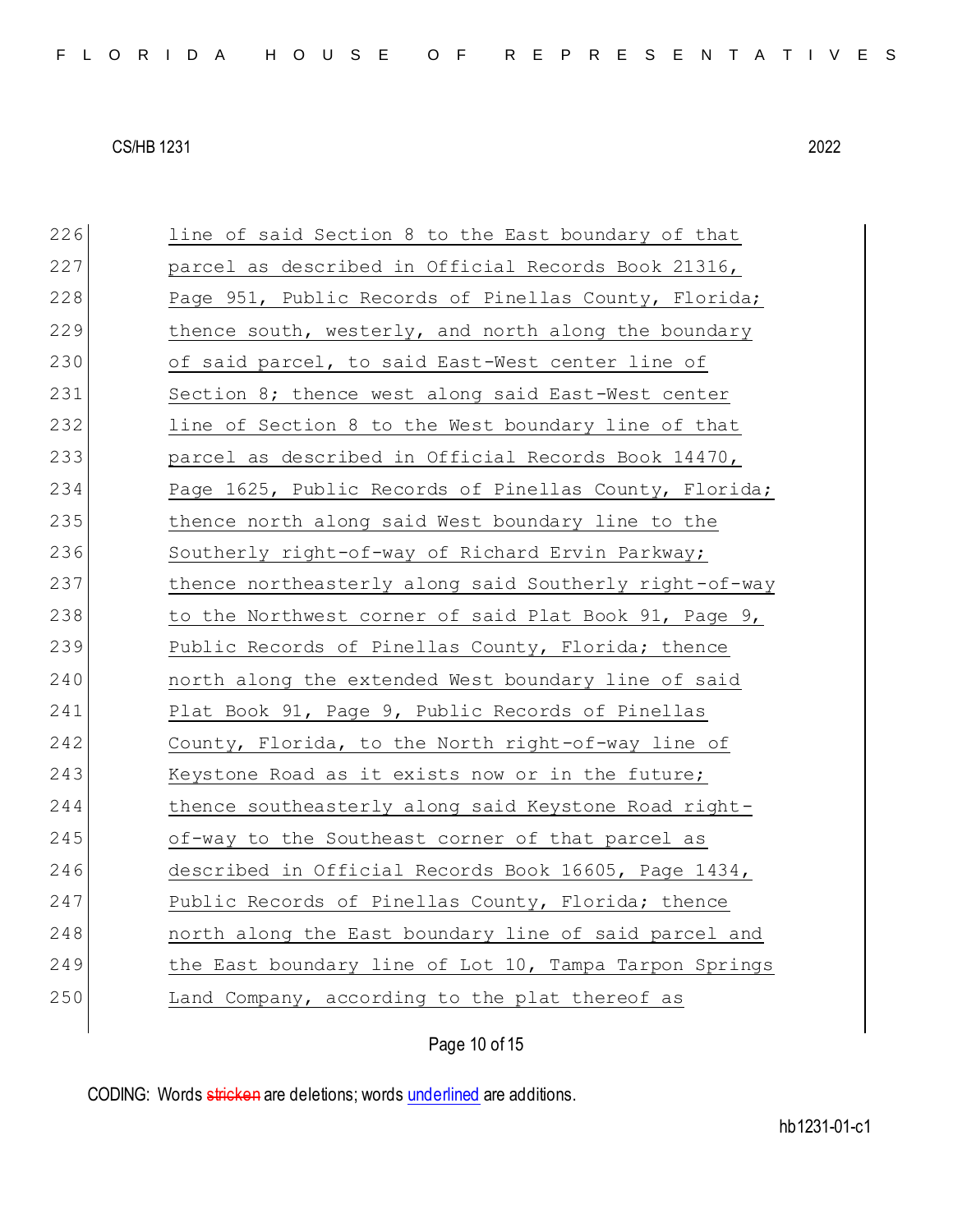| 251 | recorded in Plat Book 1, Page 116, Public Records of   |
|-----|--------------------------------------------------------|
| 252 | Hillsborough County, Florida, of which Pinellas County |
| 253 | was formerly a part, to the Northeast corner of said   |
| 254 | Lot 10, also being the Northwest corner of Lot 11 of   |
| 255 | said Tampa Tarpon Springs Land Company; thence east    |
| 256 | along the North boundary line of said Lot 11 to the    |
| 257 | Southwest corner of the East 1/2 of Lot 4 of said      |
| 258 | Tampa Tarpon Springs Land Company; thence north, along |
| 259 | the West boundary line of said East 1/2 of Lot 4, to   |
| 260 | the North boundary line of said Lot 4; thence west,    |
| 261 | along the North boundary line of said Lot 4, to the    |
| 262 | Southwest corner of Lot 2, of said Tampa Tarpon        |
| 263 | Springs Land Company; thence north, along the West     |
| 264 | boundary line of Lot 2, to the Northwest corner of     |
| 265 | that parcel as described in Official Records Book      |
| 266 | 18378, Page 1752, Public Records of Pinellas County,   |
| 267 | Florida; thence east, along the North boundary line of |
| 268 | said parcel and the North boundary line of that parcel |
| 269 | as described in Official Records Book 14113, Page      |
| 270 | 1834, Public Records of Pinellas County, Florida, and  |
| 271 | a 15 foot easterly extension thereof, to a point on    |
| 272 | the West line of Section 9, Township 27 South, Range   |
| 273 | 16 East, also being a point on the West boundary line  |
| 274 | of that parcel as described in Official Records Book   |
| 275 | 20302, Page 1729, Public Records of Pinellas County,   |
|     |                                                        |

Page 11 of 15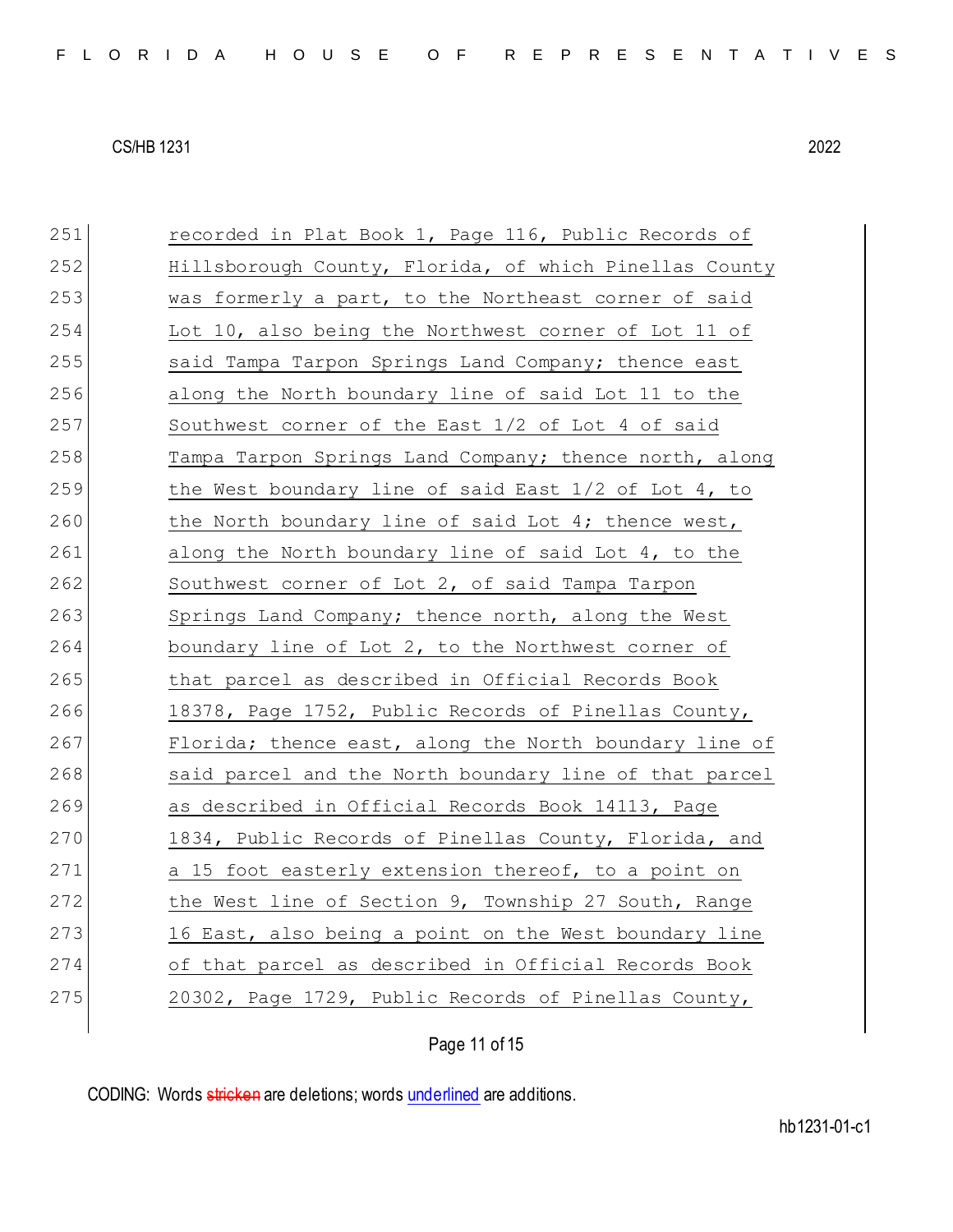| 276 | Florida; thence south, along the West boundary line of |
|-----|--------------------------------------------------------|
| 277 | said parcel to the Southwest corner of thereof; thence |
| 278 | east, along the South boundary line of said parcel to  |
| 279 | the most Southeast corner thereof; thence north, to    |
| 280 | the Northwest corner of that parcel as described in    |
| 281 | Official Records Book 18565, Page 1741, Public Records |
| 282 | of Pinellas County, Florida; thence east, along the    |
| 283 | North boundary line of said parcel, to the Northeast   |
| 284 | corner thereof, said point also being a point on the   |
| 285 | West right-of-way line of East Lake Drive; thence      |
| 286 | north along said West right-of-way line of East Lake   |
| 287 | Drive to the north line of the NW 1/4 of said Section  |
| 288 | 9; thence west, along said north line of the NW 1/4 to |
| 289 | the Northeast corner of said Section 9; thence south,  |
|     |                                                        |
| 290 | along the West line of said Section 9 to the Southeast |
| 291 | corner of that parcel as described in Official Records |
| 292 | Book 21281, Page 129, Public Records of Pinellas       |
| 293 | County, Florida; thence westerly along the southerly   |
| 294 | boundary of said parcel, to the Southwest corner       |
| 295 | thereof; thence northwesterly along the West boundary  |
| 296 | line of said parcel, to the Southerly right-of-way     |
| 297 | line of North Highland Avenue; thence southwesterly    |
| 298 | along said Southerly right-of-way line and south and   |
| 299 | southwesterly along the east right-of-way line of      |
| 300 | North Highland Avenue as it exists now or in the       |

Page 12 of 15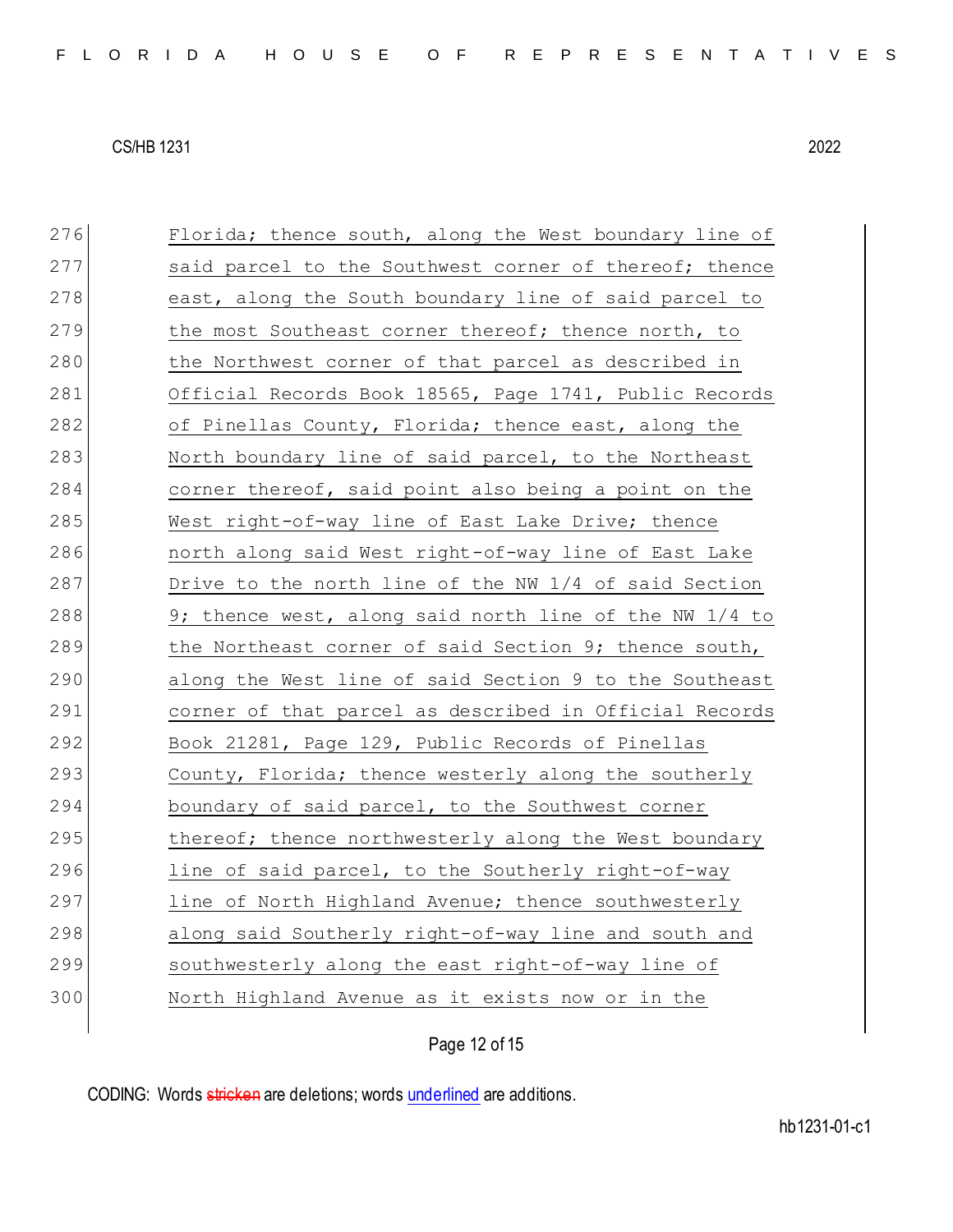future, to a Point of Intersection of the North boundary line of that parcel as described in Official Records Book 19603, Page 265, Public Records of 304 Pinellas County, Florida; thence east along the North boundary line of said parcel to the Northeast corner 306 thereof; thence south along the East boundary line of said parcel to the Southeast corner thereof, also being the Northeast corner of that parcel as described in Official Records Book 16684, Page 151, Public Records of Pinellas County, Florida; thence south along the East boundary line of said parcel, to the North right-of-way line of Keystone Road; thence southwesterly along said North right-of-line to a point on the East-West center line of Section 8, Township 27 South, Range 16 East; thence west along said East-West center line to the Northwest Corner of 317 Part "B", being part of that parcel as described in Official Records Book 9165, Page 1290, Public Records 319 of Pinellas County, Florida; thence north to the Southwest corner of that parcel as described in Official Records Book 18575, Page 2453, Public Records of Pinellas County, Florida; thence northerly to the most southwesterly corner of that parcel as described in Official Records Book 17654, Page 2223, Public

325 Records of Pinellas County, Florida; thence north to

Page 13 of 15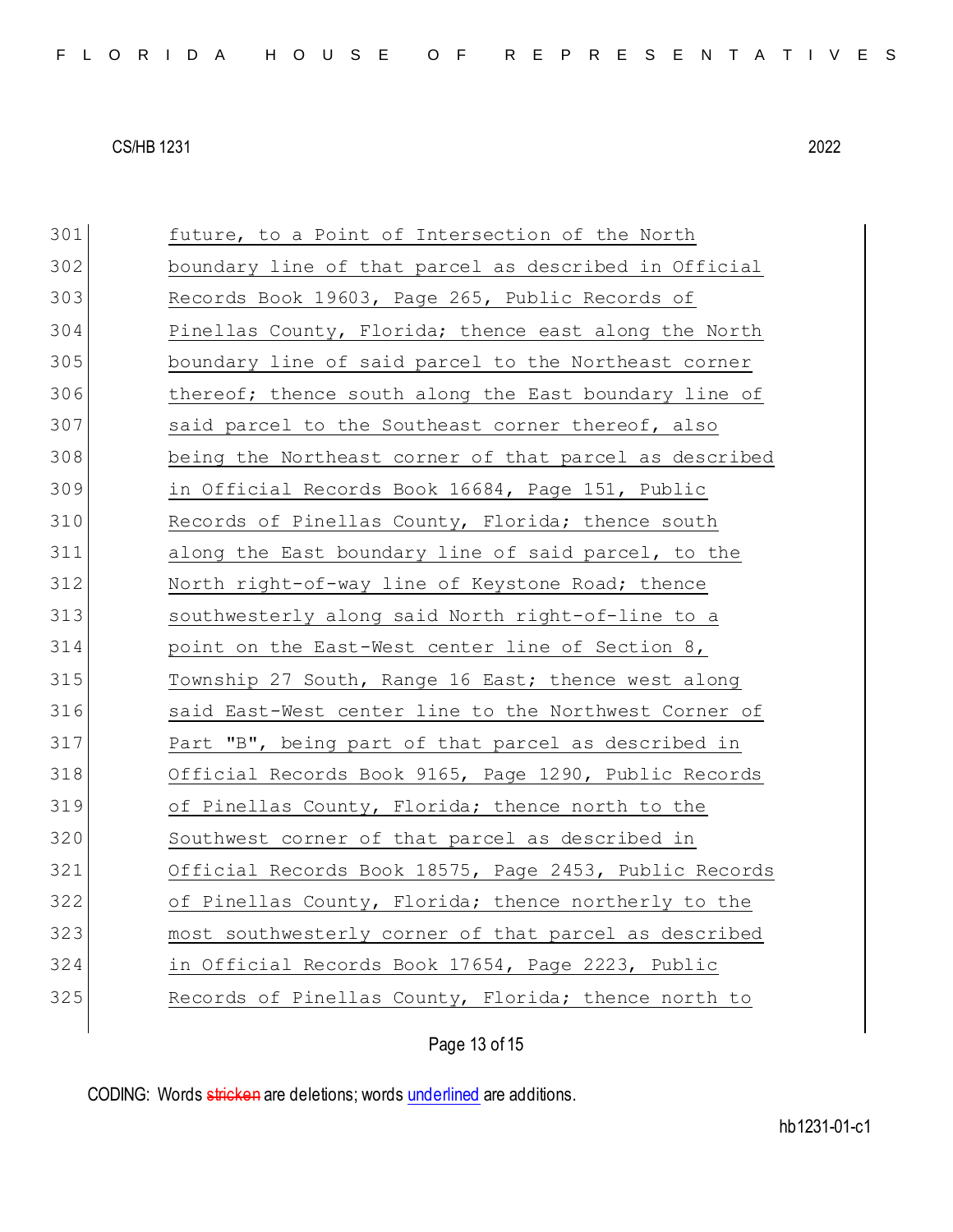| 326 | the Northwest corner of the Northeast 1/4 of the         |
|-----|----------------------------------------------------------|
| 327 | Northwest $1/4$ of said Section 8; thence east along the |
| 328 | North line of the Northeast 1/4 of the Northwest 1/4     |
| 329 | of said Section 8 to the Northwest corner of that        |
| 330 | parcel as described in Official Records Book 18539,      |
| 331 | Page 2652, Public Records of Pinellas County, Florida;   |
| 332 | thence Northerly to the Southwest corner of the          |
| 333 | Southeast 1/4 of the Northwest 1/4 of Section 5,         |
| 334 | Township 27 South, Range 16 East; thence north to the    |
| 335 | Northwest corner of the Northeast 1/4 of the Northwest   |
| 336 | 1/4 of said Section 5 to the Southerly Line of Florida   |
| 337 | Power Corporation; thence Southwesterly along said       |
| 338 | Southerly Line to the Centerline of the Lake Tarpon      |
| 339 | Outfall Canal; thence Northerly along the Centerline     |
| 340 | of the Lake Tarpon Outfall Canal into Lake Tarpon to     |
| 341 | its North-South Centerline; thence Northerly along the   |
| 342 | North-South Centerline of Lake Tarpon to the City        |
| 343 | Limit Line of the City of Tarpon Springs on the          |
| 344 | Northern shoreline of Lake Tarpon; thence along the      |
| 345 | City Limit Line of Tarpon Springs around its Easterly    |
| 346 | point above Lake Tarpon and then Westerly to the         |
| 347 | North-South Centerline of Salt Lake; thence northerly    |
| 348 | along the North-South Centerline of Salt Lake to the     |
| 349 | Centerline of the Anclote River; thence Northeasterly    |
| 350 | along the Centerline of the Anclote River to the         |
|     |                                                          |

Page 14 of 15